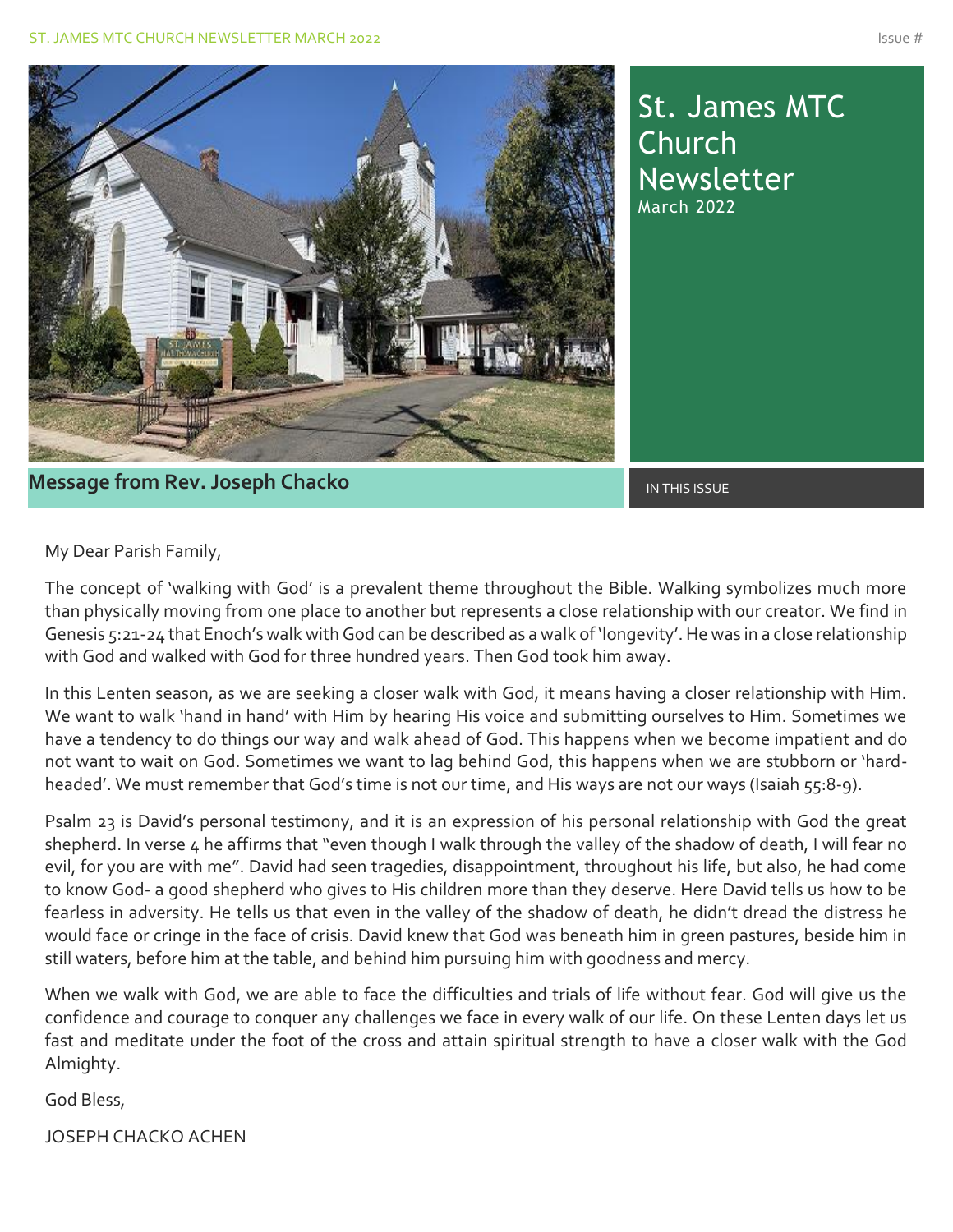# Church Executive Committee - 2022

|                                | <b>NAME</b>            | <b>E-MAIL</b>              | <b>HOME TEL#</b> | <b>CELL#</b>   |
|--------------------------------|------------------------|----------------------------|------------------|----------------|
| Vicar/President                | Rev. Ajit Varghese     | revajithkalappila@yahoo.in |                  | 91 7356167110  |
| Vicar In Charge                | Rev. Joseph Chacko     | jcachen426@rediffmail.com  | (201) 220-1366   | 91 9645505987  |
| Vice-President                 | P.A. Chacko            | Pachacko61@gmail.com       | (845) 356-7526   | (845) 596-8371 |
| Secretary                      | Aleykutty Eappen       | AleyEappen@aol.com         | (845) 365-1550   | (845) 664-0467 |
| Treasurer                      | <b>Thomas Varghese</b> | tvarg19301@gmail.com       | (845) 627-2535   | (845) 300-7019 |
| Accountant                     | Ajay Pappan            | ajay.pappan@yahoo.com      | (845) 504-0599   | (845) 300-5844 |
| Lay Leader (Mal)               | Dey P. Neduvelil       | deyned@gmail.com           | (845) 523-2961   | (845) 653-2418 |
| Lay Leader (Eng.)              | Gigi Tom               | Gigitom1@gmail.com         | (845) 268-3532   | (845) 282-2500 |
| Clarkstown Area Rep.           | John Job               | jjjnjob@msn.com            | (845) 267-3387   | (845) 304-3334 |
| Orangetown Area<br>Rep.        | <b>Binu Thomas</b>     | bbinoss@gmail.com          | (845) 624-3640   | (845) 598-4393 |
| Ramapo Area Aep.               | Jessy Thomas           | jojitom@gmail.com          | (845) 352-1253   | (845) 608-4249 |
| Choir Rep.                     | <b>Binu Thomas</b>     | bbinoss@gmail.com          | (845) 624-3640   | (845) 598-4393 |
| <b>Edavaka Mission</b><br>Rep. | Joseph P. David        | jdavi1418@gmail.com        | (845) 352-9435   | (845) 263-2704 |
| Sevika Sanghom                 | Jessy Thomas           | jojitom@gmail.com          | (845) 352-1253   | (845) 608-4249 |
| Senior Citizen                 | John K. Alexander      | Johnalex47@gmail.com       | (845) 323-9676   | (845) 398-5179 |
| Sunday School                  | <b>Mathew Samuel</b>   | msrdd@hotmail.com          | (845) 613-7673   | (845) 480-6112 |
| Youth Fellowship               | Jacob Abraham          | jcoba425@gmail.com         | (845) 627-0123   | (845) 920-6200 |
| <b>Assembly Member</b>         | Linu Abraham           | linuabraham@hotmail.com    | (845) 627-0123   | (845) 300-8899 |
| <b>Mandalam Member</b>         | Zachariah Abraham      | Zachariah39@hotmail.com    | (845) 425-7748   | (877) 621 7148 |

## Auditors

| M.S. Eappen   | mseappen@yahoo.com | $(845)$ 365-1550 | (845) 270-0076   |
|---------------|--------------------|------------------|------------------|
| George Thomas | jojitom@gmail.com  | $(845)$ 352-1253 | $(845)$ 300-8853 |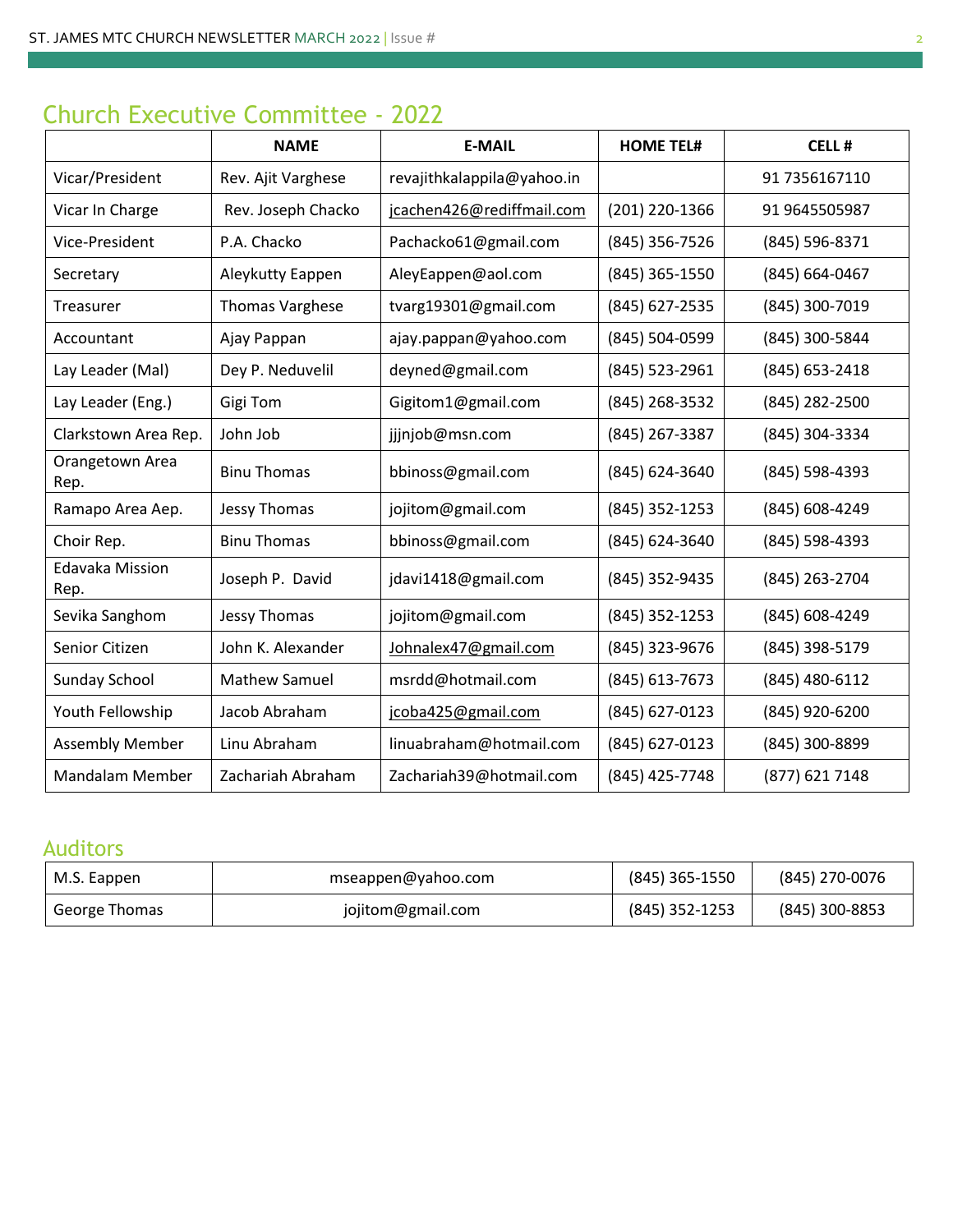# Church Service

| <b>DATE</b> | <b>CHURCH WORSHIP SERVICES: MARCH 2022.</b> | TIME     |
|-------------|---------------------------------------------|----------|
| 6-Mar       | Holy Communion Service (Mal.)               | 10:30 AM |
| 13-Mar      | Holy Communion Service (Eng.)               | 10:30 AM |
| 20-Mar      | Holy Communion Service (Mal.)               | 10:30 AM |
| 27-Mar      | Holy Communion Service (Eng.)               | 10:30 AM |

# **Lectionary**

|        | <b>LECTIONARY: MARCH 2022</b>              |                 |                |               |
|--------|--------------------------------------------|-----------------|----------------|---------------|
| Date   | Lesson: 1                                  | Lesson: 2       | <b>Epistle</b> | Gospel        |
| 6-Mar  | <b>Gives Healing that Comfort</b>          |                 |                |               |
|        |                                            |                 | Phil. 2: 21 -  | Mark 1: 40 -  |
|        | 2 Kings. 5: 1-14                           | Phlm. 1: 8 - 21 | 30             | 45            |
| 13-Mar | <b>Healing through Forgiveness of Sins</b> |                 |                |               |
|        |                                            |                 | ! Pet. 2: 21-  |               |
|        | 2 Sam. 12: 1-13                            | Acts 8: 9 - 17  | 25             | Mark 2: 1 -12 |
| 20-Mar |                                            |                 |                |               |
|        |                                            |                 |                |               |
|        | <b>Worship - which gives Perfection to</b> |                 |                |               |
| 27-Mar | Personhood.                                |                 |                |               |
|        |                                            |                 | Rom. 8: 31:    | Luke 13: 10 - |
|        | Isa. 66: 19 - 24                           | Acts: 2: 22-36  | 39             | 17            |

### **Daylight Saving Time Begins on Sunday, March 13th: 1 hr. (forward)**

**Chain Prayer on Wednesdays from 8:00 AM - 8:00 PM & the concluding session with weekly Lent Prayer via Zoom**

**Fasting Prayer at 10:30 AM on Fridays via Zoom**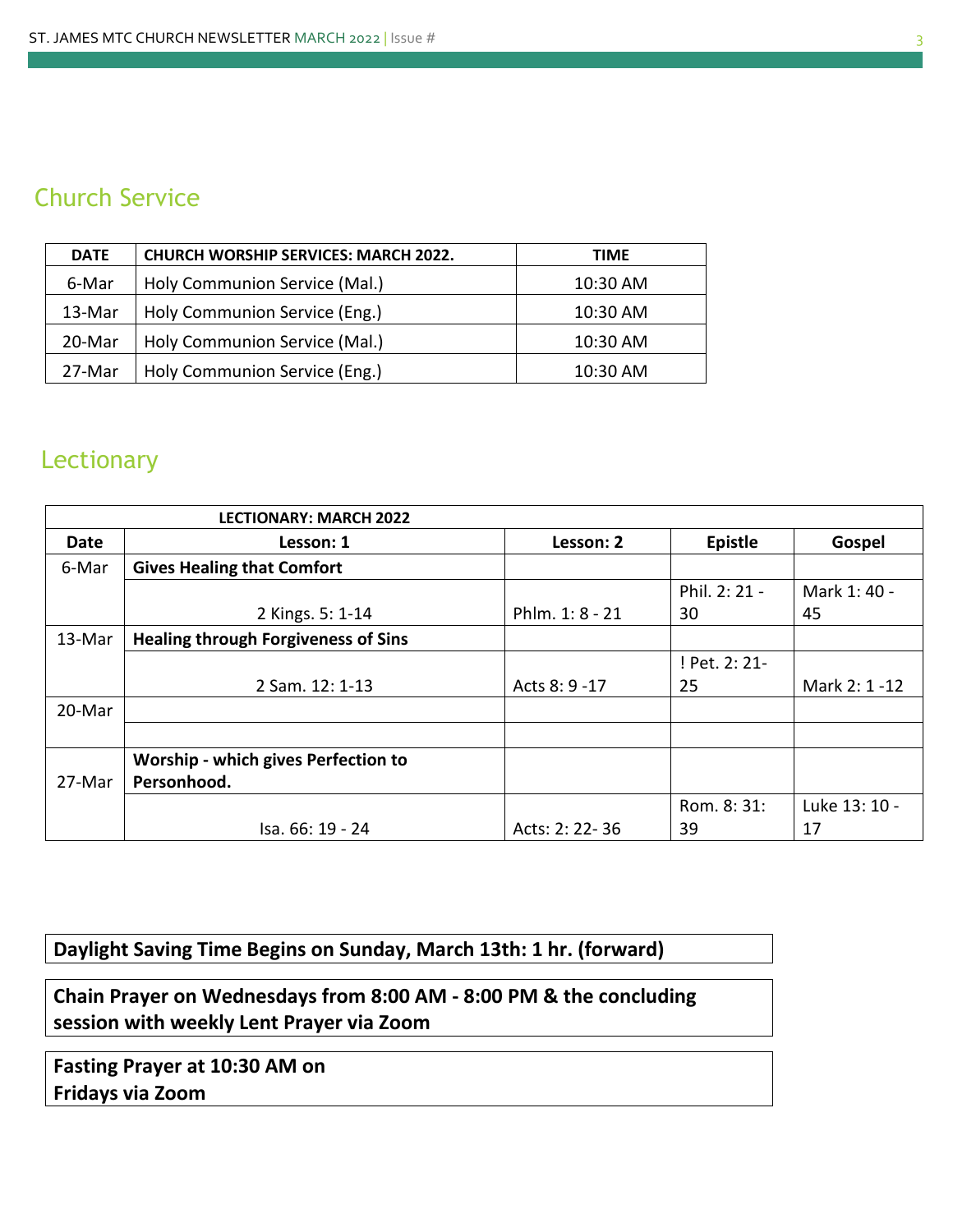#### Birthdays

| <b>DATE</b> | <b>BIRTHDAYS - MARCH 2022</b>      |                    |  |
|-------------|------------------------------------|--------------------|--|
| 2-Mar       | Saramma C. Koshy (Julie)           | Congers, NY        |  |
| 4-Mar       | Chinnamma Mathews                  | Nanuet, NY         |  |
| 5-Mar       | Reena J. Abraham                   | Poughkeepsie, NY   |  |
| 8-Mar       | Angelina Elizabeth Daniel          | Florida, NY        |  |
| 10-Mar      | <b>Jolly Tom</b>                   | Congers, NY        |  |
| 11-Mar      | Allen Ajay                         | Suffern, NY        |  |
| 11-Mar      | Spring Valley, NY<br>Beena P. John |                    |  |
| 12-Mar      | Steven V. Babu<br>Nanuet, NY       |                    |  |
| 12-Mar      | Josh Job                           | Flemington, NJ     |  |
| 12-Mar      | Nikil K. Shoji                     | New City, NY       |  |
| 14-Mar      | <b>Daniel Thomas</b>               | Avenel, NJ         |  |
| 14-Mar      | Mathews N. M. (Dharmishtan)        | Suffern, NY        |  |
| 15-Mar      | Hannah Binu                        | New City, NY       |  |
| 15-Mar      | Eappen M.S.                        | Palisades, NY      |  |
| 16-Mar      | Selwyn Alexander Jacob             | Nanuet, NY         |  |
| 16-Mar      | Timmy Yohannan                     | Valley Cottage, NY |  |
| 19-Mar      | Johnson George (Babu)              | Bergenfield, NJ    |  |
| 19-Mar      | Merry Jacob                        | New City, NY       |  |
| 20-Mar      | Mariamma Philip                    | Spring Valley, NY  |  |
| 21-Mar      | Jinsey Jacob                       | Tappan, NY         |  |
| 23-Mar      | Nia Joseph                         | New City, NY       |  |
| 23-Mar      | Isaiah Zachary Abraham             | Poughkeepsie, NY   |  |
| 27-Mar      | Susan John (Usha)                  | Spring Valley, NY  |  |
| 28-Mar      | Shaimi Jacob<br>New City, NY       |                    |  |
| 29-Mar      | Sherin Elsa Jacob                  | Nanuet, NY         |  |
| 30-Mar      | Amanda Elizabeth Mathew            | Nanuet, NY         |  |

### Wedding Anniversary<br>
Wedding Anniversary

| <b>DATE</b> | <b>WEDDING ANNIVERSARIES - MARCH 2022</b> |                |  |
|-------------|-------------------------------------------|----------------|--|
| 3-Mar       | Jessie & Anoop Cherian                    | Orangeburg, NY |  |
| 4-Mar       | Sumi & Benjamin Chacko                    | Suffern, NY    |  |
| 15-Mar      | Saramma & Chacko P. George                | New City, NY   |  |